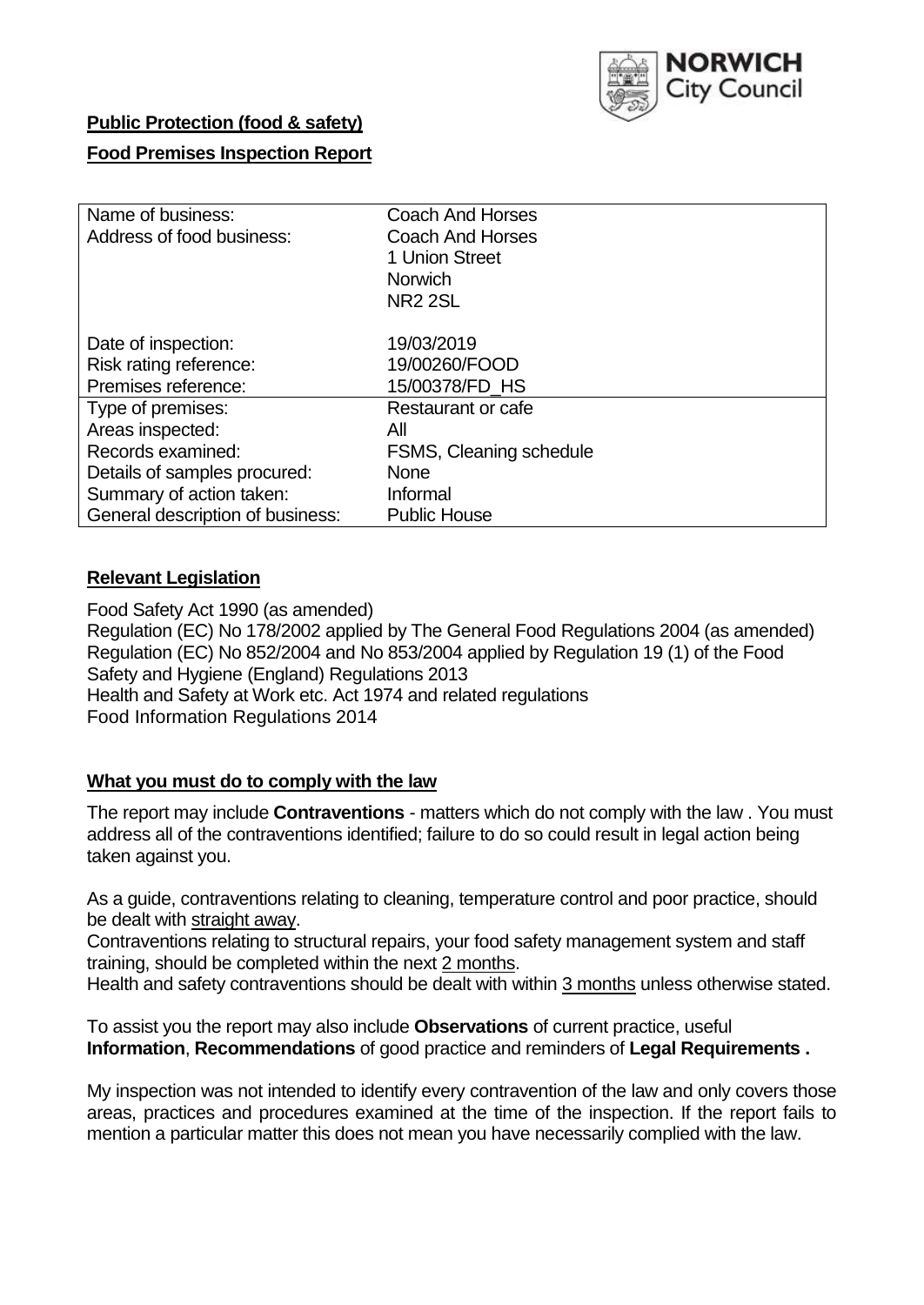# **FOOD SAFETY**

#### **How we calculate your Food Hygiene Rating:**

The food safety section has been divided into the three areas which you are scored against for the hygiene rating: 1. food hygiene and safety procedures, 2. structural requirements and 3. confidence in management/control procedures. Each section begins with a summary of what was observed and the score you have been given. Details of how these scores combine to produce your overall food hygiene rating are shown in the table.

| <b>Compliance Area</b>                     |          |                  |           | <b>You Score</b> |                |    |           |    |                |  |  |
|--------------------------------------------|----------|------------------|-----------|------------------|----------------|----|-----------|----|----------------|--|--|
| Food Hygiene and Safety                    |          |                  | 0         | 5                | 10             | 15 | 20        | 25 |                |  |  |
| <b>Structure and Cleaning</b>              |          |                  | $\Omega$  | 5                | 10             | 15 | 20        | 25 |                |  |  |
| Confidence in management & control systems |          |                  | 0         | 5                | 10             | 15 | 20        | 30 |                |  |  |
|                                            |          |                  |           |                  |                |    |           |    |                |  |  |
| <b>Your Total score</b>                    | $0 - 15$ | 20               | $25 - 30$ |                  | $35 - 40$      |    | $45 - 50$ |    | > 50           |  |  |
| <b>Your Worst score</b>                    | 5        | 10 <sup>10</sup> | 10        |                  | 15             |    | 20        |    | $\blacksquare$ |  |  |
|                                            |          |                  |           |                  |                |    |           |    |                |  |  |
| <b>Your Rating is</b>                      | 5        | 4                | 3         |                  | $\overline{2}$ |    |           |    | $\overline{0}$ |  |  |

Your Food Hygiene Rating is 5 - a very good standard



## **1. Food Hygiene and Safety**

Food hygiene standards are high. You demonstrated a very good standard of compliance with legal requirements. You have safe food handling practices and procedures and all the necessary control measures to prevent cross-contamination are in place. Some minor contraventions require your attention. **(Score 5)**

### Hand-washing

**Observation** I was pleased to see hand-washing was well managed.

### Personal Hygiene

**Observation** I was pleased to see that standards of personal hygiene were high.

### Poor Practices

**Contravention** The following matters represented poor practice and if allowed to continue may cause food to become contaminated or lead to its deterioration:

• ice scoop was being stored in the ice machine. Store the ice scoop separately